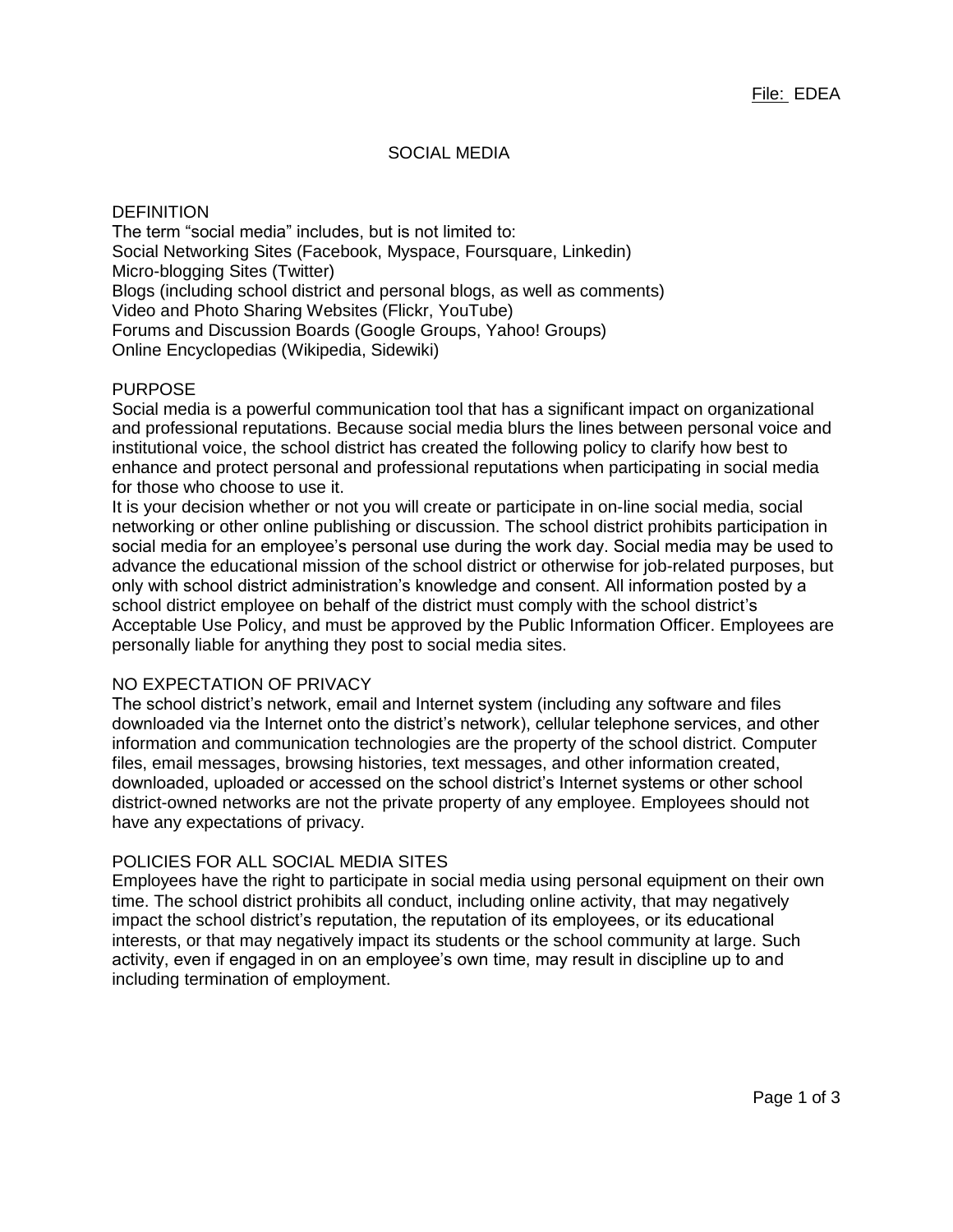# Separate Personal and Professional Accounts

School district employees shall maintain separate personal and professional accounts while using all forms of social media. Employees must never use their school district e-mail account or password in conjunction with a personal social networking or social media site. When you might be perceived online as an agent of the school district, you need to be clear that you are sharing your views as an individual and not as a representative of the school district.

# Do Not Use the School District Logo or Make Endorsements

Do not use the school district logos, wordmarks, athletic logos, or any other marks or images on your personal online sites. Do not use the school district's name to promote or endorse any product, cause or political party or candidate.

#### Protect Confidential Information

Do not post confidential or proprietary information about the school district, its students, its alumni or district employees. Use good ethical judgment and follow school district policies, as well as state and federal privacy laws.

# Be Respectful

Do not use ethnic slurs, personal insults, obscenity, or engage in any conduct that would not be acceptable in the school district community. You should also show proper consideration for others' privacy and for topics that may be considered sensitive – such as politics and religion.

# Respect Copyright and Fair Use Laws

When posting, be mindful of the copyright and intellectual property rights of others and of the school district.

#### **Be Aware of Liability**

You are responsible for what you post on your own site and on the sites of others. Individual bloggers have been held liable for commentary deemed to be copyright infringement, defamatory, proprietary, libelous, or obscene. Increasingly, employers are conducting Web searches on job candidates before extending offers. Be sure that what you post today does not come back to haunt you.

# Comply With the Licensure Code of Professional Conduct for Ohio Educators

All employees licensed by the State Board of Education must comply with the Licensure Code of Professional Conduct. Online behavior deemed unbecoming the teaching profession will be reported, and may result in suspension or revocation of a teaching license by the state.

#### Think Before You Post

There is no such thing as a "private" social media site. Search engines can turn up posts and pictures years after the publication date. Comments and pictures can be forwarded or copied. Archival systems save information even after you delete a post. Post only pictures and comments that you would be comfortable sharing with the general public.